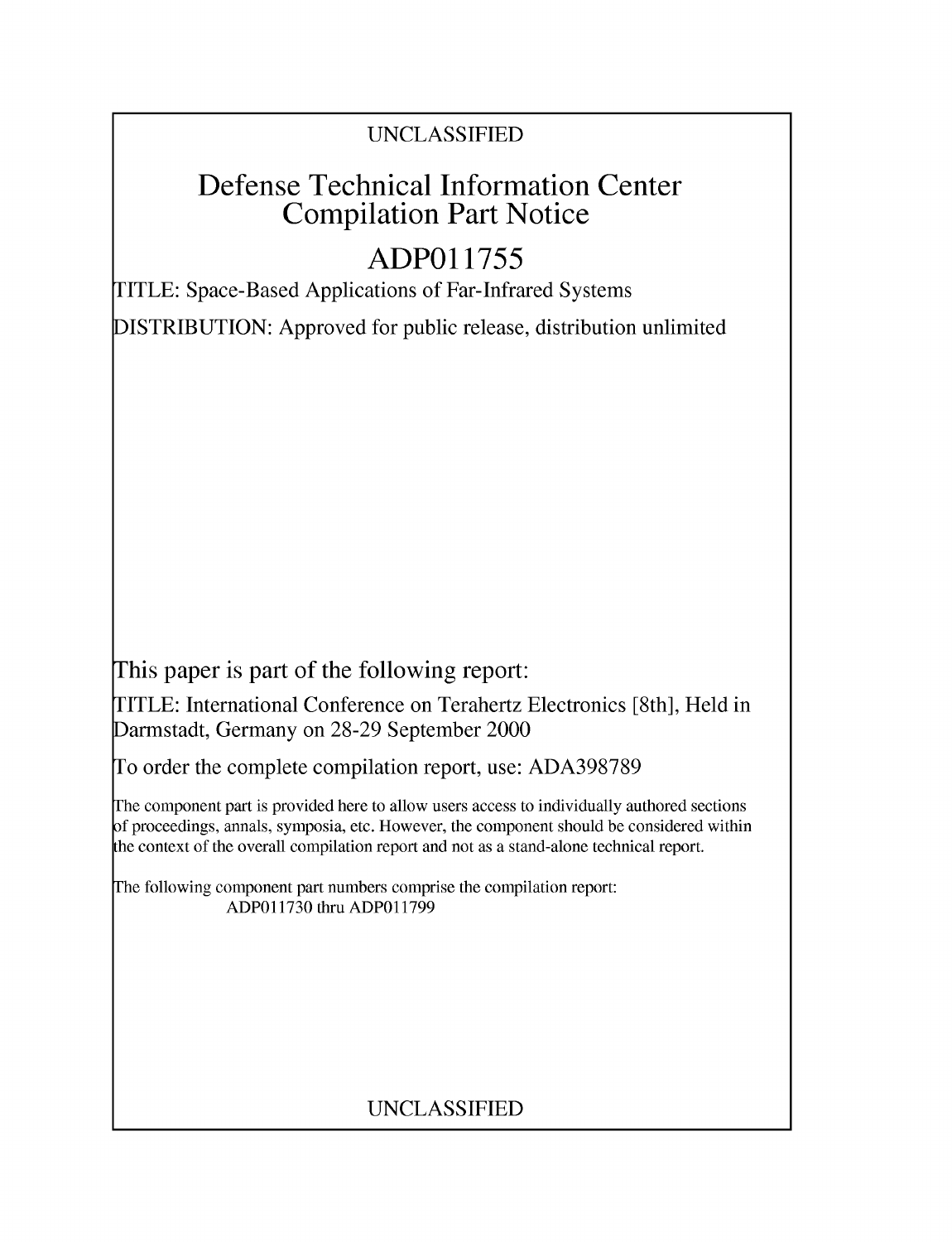# Space-Based Applications of Far-Infrared Systems

Michael C. Gaidis

*Abstract* **-** This paper discusses the applications of spacebased far-infrared/terahertz sensors and systems. It also **covers the needs and desires of scientists, discusses what has 1.00 \div 1.00 \div 1.00 \div 1.00 \times 1.00 \times 1.00 \times 1.00 \times 1.00 \times 1.00 \times 1.00 \times 1.00 \times 1.00 \times 1.00 \times 1.00 \times 1.00 \times 1.00 \times 1.00 \times 1.00 \times 1.00 \times 1.00 \times 1.00 \times 1.00 \times 1.** been done to date, and what is planned for the future.

**I.** INTRODUCTION<br> **EXECUTE:**<br>
ther spectral regions, astronomers and<br>
ists drive much of the cutting-edge As is the case in other spectral regions, astronomers and  $\leq 0.10$ atmospheric scientists drive much of the cutting-edge technology development in the FIR. The dramatic attenuation of FIR radiation by water and other constituents of Earth's atmosphere forces many of the  $\begin{array}{c} 0.01 \text{ cm} \\ 0.01 \text{ cm} \end{array}$ scientists' measurement platforms above the atmosphere,<br>
into annoyal Theoretics, there is a strong correlation<br>
waveLENGTH ( $\mu$ m) into space. Therefore, there is a strong correlation between the development of new FIR technology and the Fig. 1: COBE/DIRBE measured spectrum of the Milky development of FIR spaceborne instrumentation. Way galaxy  $[2]$ . Note the 158  $\mu$ m CII line.

Technologists working at microwave frequencies effectively utilize a "wave" and "electron" approach, responsible for the birth of new stars and galaxies, is at while those working in the infrared effectively utilize a temperatures that exhibit a peak in the Planck blackbody "particle" and "photon" approach. Unfortunately, given radiation spectrum in the FIR [3]. Using Doppler the state of technology today, neither approach is optimal information collected by high-spectral-resolution for use in the FIR. With only marginal success, heterodyne radiometers, the dynamics of galaxies new researchers toil diligently to stretch the boundaries of and old may be understood. Frequency resolution better both wave and particle technologies to the FIR. The than a part in a million is necessary for many of these pessimist may complain about the state of FIR studies. technology, but the optimist will note that this field is With the sluggish advancement of FIR technology, there ripe for development, and possesses great potential for has been only one spacecraft to date which has been only one spacecraft to date which has

technology in spacecraft to date, even the simplest FIR Launched in 1998, this spacecraft has generated measurements offer great potential for breakthrough impressive astrophysical measurements at frequencies discoveries. **near 490 and 550 GHz** (where atmospheric attenuation is

Characteristic temperatures, molecular bond strengths, launch in 2007, it will utilize cold optics and state-of-theand dust grain sizes are responsible for filling the heavens art bolometers and superconducting mixers to make (and Earth!) with FIR radiation. COBE spacecraft extremely sensitive measurements from the mmmeasurements showed almost half the luminosity and wavelength region to frequencies exceeding 1 THz [5]. 98% of the post-Big Bang *photons* in a typical galaxy lie in the FIR spectral region [1]. This is shown in Fig. 1, Among the more interesting possible space-based<br>along with the 1.9 THz carbon line – a single spectral line astronomy missions is a proposal for a single-aperture along with the 1.9 THz carbon line  $-$  a single spectral line responsible for 0.25% of the energy radiated by a galaxy far-infrared (SAFIR) observatory. The National [2]! In addition to the wealth of photons in the FIR, we Academies' Astronomy and Astrophysics Survey find the wavelength of FIR photons is such that one can<br>probe deeply inside regions of gas and dust that surround<br>the Next-Generation Space Telescope (NGST) [6]. probe deeply inside regions of gas and dust that surround stars, without the dramatic attenuation typically seen by SAFIR is planned to utilize a cold 8-m space-based near-IR photons. This gas and dust, in many places telescope that is diffraction limited at 30 µm, and will be



breakthrough discoveries.<br>successfully utilized FIR heterodyne radiometers: the Because there has been only minimal application of FIR Submillimeter-Wave Astronomy Satellite (SWAS) [4]. particularly strong). Several other spacecraft are due to launch in the near future with FIR heterodyne II. FAR-INFRARED APPLICATIONS radiometers for astrophysical, atmospheric, and cometary studies. Most notable is the European Space Agency's *A. Astronomy* Far-Infrared & Submillimeter Telescope (FIRST), which includes a significant contribution from NASA. Set to

more than 100 times as sensitive as FIRST. It will Michael Gaidis is with the Jet Propulsion Laboratory, California investigate the earliest stages of star and galaxy formation Institute of Technology, Pasadena, CA91109, USA. by penetrating into regions too dust-shrouded to be<br>Email: gaidis@merlin.jpl.nasa.gov studied to be effectively studied studied by NGST, and too warm to be effectively studied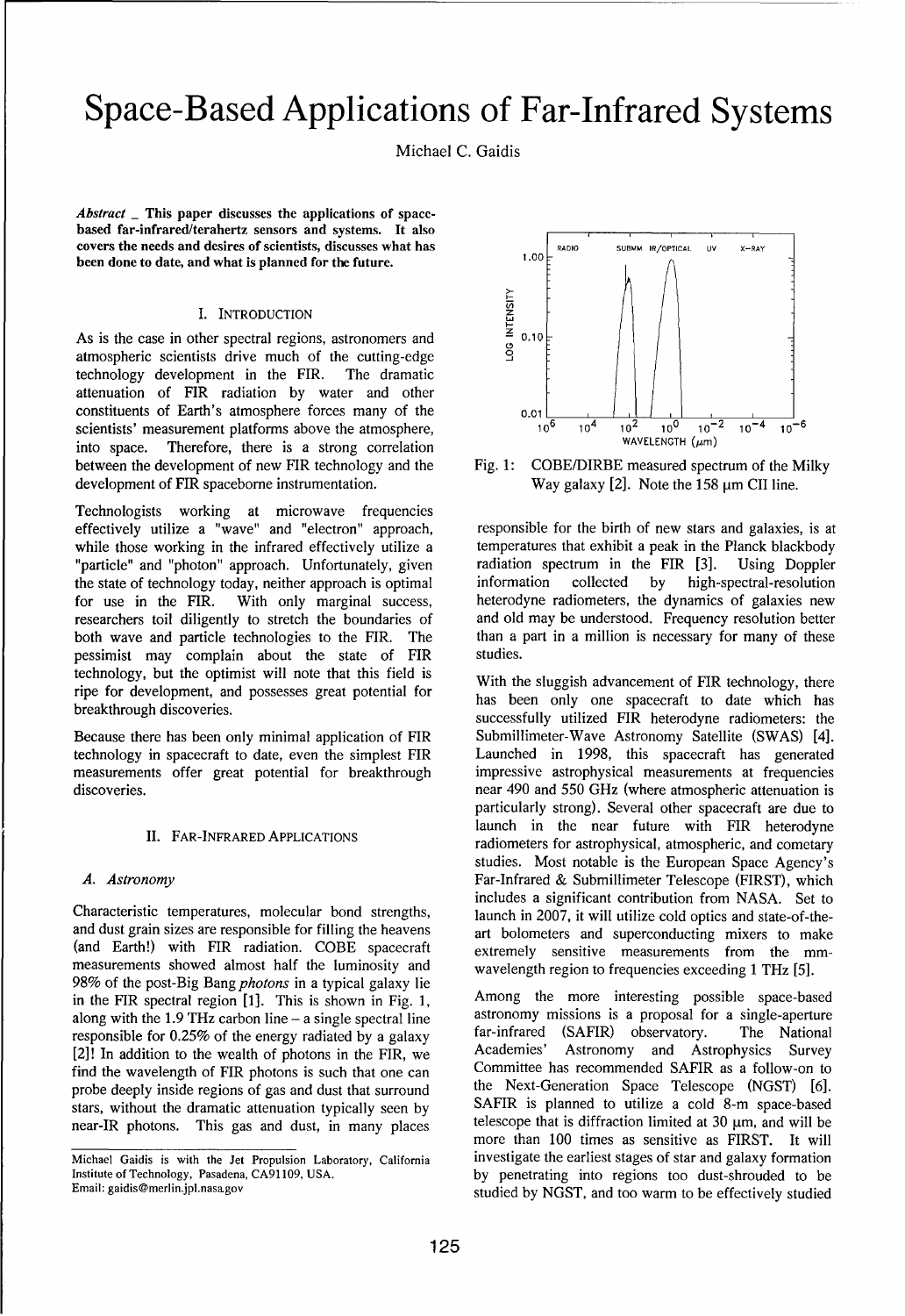by ground-based facilities such as ALMA (Atacama The Upper Atmosphere Research Satellite, Microwave Large Millimeter Array). Given its large size, low Limb Sounder (UARS-MLS) instrument began operation temperature, and sensitive detectors, SAFIR's in 1991, and has been consistently returning useful data "astronomical capability" will be of order 100,000 times of this nature to the present day [9]. Although the highest that of previous missions. There is obviously tremendous frequencies observed with UARS-MLS were only in the

the creation of a FIR interferometer in space. A 30-m<br>elegance interferometric telescope (SBIDIT) NASA's AURA spacecraft, EOS-MLS is presently the class space infrared interferometric telescope (SPIRIT) largest American FIR space mission, and will observe the has been proposed as a precursor to a 1-km baseline atmosphere in five radiometer frequency bands from 100 interferences the Submillimeter Prebe of the Euclistics interferometer, the Submillimeter Probe of the Evolution interferometer, the Submillimeter Probe of the Evolution<br>of Cosmic Structure (SPECS) [2]. Poor angular GHz to 2.5 THz with semiconductor-based heterodyne of Cosmic Structure (SPECS) [2]. Poor angular<br>resolution has been a major limitation in FIR studies of luchiner the end of the decade is being proposed. the evolution of primordial structure in the universe, and the formation of galaxies, stars, and planets. Angular FIR heterodyne receivers also find application in cloud resolution on the order of 0.01 arcsec is needed to resolve ice crystal observations, an important part of accurate distant galaxies or protoplanetary systems in nearby star-<br>global-warming models [11]. A DC-8 airplane-based forming regions. The ground-based mm-wavelength instrument is presently being built at JPL to demonstrate ALMA will provide such resolution, and in the FIR, the usefulness of this technique, and will hopefully lead SPECS would perform similarly. SPIRIT would be used to a space-based global application. Lastly, the effects of as technology validation, with compelling science aerosols and dust spewed into the atmosphere by objectives as well. Given the large number of FIR volcanoes are readily observed in the FIR, and are photons available, the sensitivity of filled-aperture occasionally detected by the MLS radiometers. telescopes is only necessary for certain measurements (e.g., high resolution spectroscopic observations of *C. Planetary Science* distant objects), and much science can still be performed with a sparsely-filled-aperture telescope. Earth's atmosphere is but one of many interesting

While direct detection holds a sensitivity advantage over<br>measurements are particularly well-suited to intriguing heterodyne radiometry for some applications in the FIR, atmospheres like those of Venus, Mars, the gaseous the longest-baseline interferometers will require the planets, and Saturn's moon Titan. By learning about the phase-coherent techniques of heterodyne measurements atmospheric composition and dynamics on remote to allow realistic combination of the numerous telescope planetary bodies, scientists can develop models of signals. Very-large-aperture telescopes (perhaps tens of planetary evolution and suitability for future exploration. meters in diameter, from inflatable structures) will be The sensitivity of FIR radiometry to emission from water required to make the sensitivity of such an interferometer molecules may lead to missions to Mars and Jupiter's

We all have been touched to some extent by regulations counterparts also makes them attractive for in-situ imposed to maintain a healthy atmosphere. We may "weather stations" and sensor webs. notice the effects of reduced smog levels, trends in global warming, a potentially life-saving ozone layer, or the Other solar system bodies are realistic candidates for FIR expense of a CFC-free refrigerator, but behind the scenes, study - comets and other Kuiper Belt objects (KBOs) governments make extremely difficult choices in offer clues to understanding the creation of our solar balancing economic and environmental priorities. system, and possibly life on Earth as well. The molecular Atmospheric scientists strive to provide governments gas and dust outflows from heated comets offer much with unequivocal data that makes these choices obvious. information in the FIR, from identification of molecular As fate would have it, important molecules in the Earth's species to the size, quantity, and albedo of the ejected atmosphere exhibit vibration and rotation spectra in the debris. Rosetta, another ESA-NASA collaboration, will FIR. By monitoring such molecules, one can gain a contain the MIRO instrument for 236 and 562 GHz better understanding of atmospheric dynamics, obtain remote studies of the comet 46 P/Wirtanen as it orbits the more realistic data for atmospheric models, and provide comet. The instrument will remotely measure gas volatile real-time feedback on atmospheric conditions [7]. composition, coma temperature, gas velocity, and

widths, and amplitudes are critical to extracting the and water in the head and tail of the comet, temperatures, relevant information from measurements. Doppler and and water in the head and tail of the comet, temperatures,<br>and isotope ratios. Launch is in 2003, and rendezvous is pressure-broadening of the spectral lines typically results expected in 2011, with observations lasting at least 2<br>in linewidths of order 1 to 10 MHz [8]. For sufficient expected in 2011, with observations lasting at least

potential for breakthrough discoveries! https://www.meighborhood of 200 GHz, it has laid the groundwork for In the following decade, attention will naturally shift to the next generation Earth Observing System, Microwave In the sounder (EOS-MLS). Set for launch in 2003 in

atmospheres in our solar system. Remote or in-situ FIR of practical use for many astrophysical studies. moon Europa. Missions to Mars have been proposed, and a potential FIR study of Venus' atmosphere is *B. Atmospheric Chemistry* **presently receiving much attention.** The reduced size of FIR antennas with respect to their millimeter-wave

Precise observation of molecular spectral line shapes, subsurface temperatures of the cometary nucleus to a depth of 2 cm or more. Key measurements include CO in inewidths of order 1 to 10 MHz [8]. For surficient vears thereafter. Future FIR studies of the albedo, size,<br>accuracy in data collection, one desires spectral and position of KBOs will be useful for understanding<br>resolu of the debris that coalesced into our solar system [3].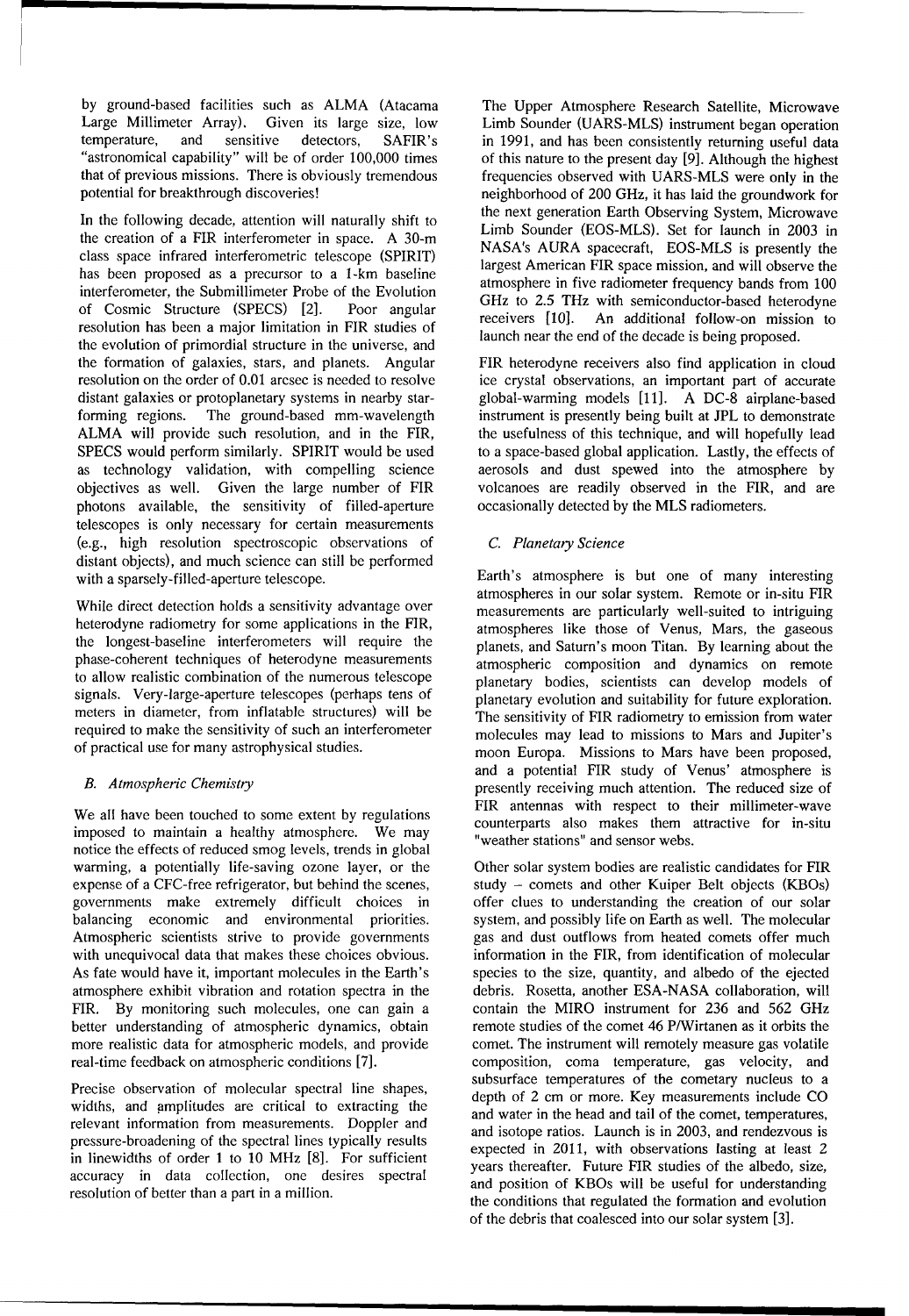As many signatures of life (as we know it) can be found mixers if high sensitivity is needed. Again, these operate in the molecules detectable with FIR radiometers, one at temperatures near  $4 \text{ K}$ . For space applications, cooling would envision that space missions in the distant future technology becomes a very important issue. Even for will include large-aperture, large-baseline interferometers spacecraft operation at the friendly L2 Lagrangian for examining the chemistry of extra-solar planets. The location, one cannot expect passive cooling to provide ratio of planet to stellar flux increases significantly as one temperatures below 30 K [14]. For room-temperature moves from the near-IR to the FIR, another reason for operation, or simplicity in low-sensitivity applications, working in the FIR. Although extremely large telescopes Schottky diodes are used. The convenience of operating (at this time unfeasible) would be required for the at room temperature typically carries a penalty of a factor necessary sensitivity, the predicted molecular species and of 5 to 10 in sensitivity, but new advances in planar diode planetary atmosphere temperatures associated with life technology [15] are making Schottky diodes more make FIR radiometers particularly well-suited to the task attractive. Figure 2 shows recent measurements from our of detecting extraterrestrial life. laboratory, with uncorrected receiver noise below 6500

The rapid advancement of terahertz imaging, based on temperature *mixer* noise close to 4000 K, DSB. terahertz time-domain spectroscopy, makes feasible a portable terahertz spectrometer [12]. With improvements in spatial resolution, signal processing, and penetration depths, terahertz imagers could be valuable in remote<br>geological studies, in-situ atmospheric spectroscopy, and<br>as medical diagnostic tools for humans in space.<br>Presently, the processing time and the size of the<br>instrument geological studies, in-situ atmospheric spectroscopy, and  $\frac{1}{2.5 \text{ THz MOMED}}$ <br>as medical diagnostic tools for humans in space  $\frac{1}{2.5 \text{ THz MOMED}}$ as medical diagnostic tools for humans in space.  $\overrightarrow{A}$   $\overrightarrow{9}$  **12.8**  $\overrightarrow{CHz}$  MO Presently, the processing time and the size of the instruments is inadequate for space flight use, but a  $\leq$  **8** dedicated technology development effort can solve these problems with reasonable cost.

## *E. Non-Scientific Spaceborne Applications*  $\begin{bmatrix} 6 & 6 \\ 2 & 6 \end{bmatrix}$

The information-carrying capacity of signals with terahertz bandwidths is obviously immense. Due to atmospheric absorption, one finds few applications of  $\overline{0.0}$   $\overline{0.5}$   $\overline{1.0}$   $\overline{1.5}$   $\overline{2.0}$   $\overline{2.5}$ free-space FIR transmission at the Earth's surface. Mixer Bias Current (mA) However, satellite-to-satellite communication can be achieved with the immense bandwidths offered by the FIR. Defense applications exist here as well because of Fig. 2: Uncorrected receiver noise temperature with the difficulty in equasicopping through the atmosphere JPL's planar Schottky diode MOMED. the difficulty in eavesdropping through the atmosphere. Compact, low power FIR radiation sources, detectors, and filters must be developed before such applications<br>become economically feasible.<br>*C. Local Oscillators for Spaceborne Use* 

Heterodyne technology offers highest sensitivity in the optical coupling can raise the actual LO source powers longer-wavelength region of the FIR. As wavelengths needed by a factor of 5. Note that arrays of such mixers decrease, the attractiveness of direct detection are envisioned for the future, and the aforementioned LO instruments increases. Nonetheless, for most applications power must be multiplied by the size of the array in the FIR that require high frequency resolution (a part (assuming a very efficient LO power distribution in 10,000 or more), heterodyne receivers are most scheme). practical. While this is a useful guide, most often, the SIS and Schottky mixers enjoy an advantage over HEB specific targeted application will make the choice of mixers in the power stability requirements of the LO. heterodyne vs. direct for you. For brevity, only The **SIS** and Schottky mixers operate in a region where heterodyne devices are discussed in this paper; we refer fluctuations in LO power are compressed somewhat: the interested reader to reference [13] for information on fractional changes in LO power correspond to perhaps ten

frequency resolution utilize superconductor-insulator- Requirements on power stability are typically 1% for the superconductor (SIS) tunnel junction mixers operating at **SIS** and Schottky, but 0.1% for the HEB mixers. temperatures of 4 K or below. For frequencies above There is a division of approaches used for LO about 1 THz, one resorts to hot-electron bolometer (HEB) technology, with electronic techniques generally used at

K, DSB. Removing the effects of atmospheric loss and *D. In-Situ Studies* IF amplifier noise in the measurement setup gives room



III. HETERODYNE DEVICES Typical LO power requirements range from 100 nW (HEBs) to  $1 \mu W$  (SIS) to  $1 \mu W$  (Schottky), and has *A. Why Heterodyne?* enormous consequences on the applications in which the applications in which the applications in which the applications of the applications of the application of the application of the application of t these mixers are used. Inefficiencies in diplexing and

the present status of direct detectors. the status of direct detectors, the status of direct detectors, the status of direct detectors. mixers, however, operate in a regime where such *B. Mixers* compression is much less significant, and LO fluctuations The highest-sensitivity applications requiring high are nearly indistinguishable from signal fluctuations.